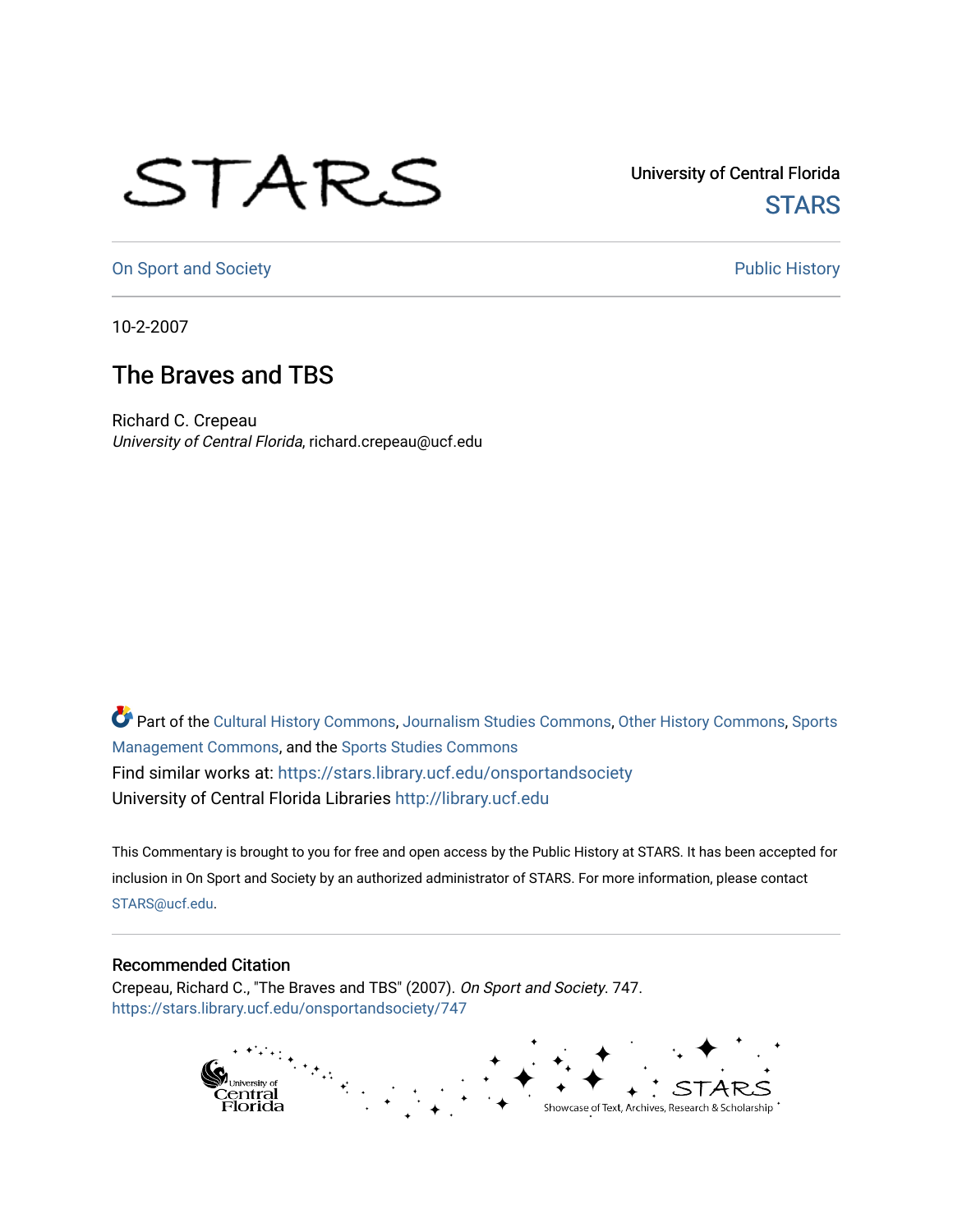## SPORT AND SOCIETY FOR H-ARETE The Braves and TBS OCTOBER 2, 2007

I doubt that many people were watching late Sunday afternoon as the Atlanta Braves ended their disappointing season notching one final loss. I doubt if very many, other than longtime Brave followers, knew the significance of the moment. It was in fact the end of an era.

Sunday marked the end of a thirty-year run that did much to change the nature of baseball on television and the relationship between baseball and cable television. There was in fact great irony in the moment, as it was the very success of baseball on cable that ended the Braves' reign at TBS, a reign that created Braves fans all across the United States as well as north and south of the border. The revolution succeeded and the revolutionaries have been eaten by their own offspring.

For those of us who have been witness to the entire thirty- year epoch, it was a bittersweet moment.

When I moved to Florida over thirty years ago there was very little baseball on television. The Game of the Week and for a time Monday Night Baseball were all there was. The World Series came each October but most daily baseball came via radio. The massive Braves radio network blanketed the Southeastern United States in the manner of King Cotton. A vast radio and television network had been one of the great inducements for the Braves ownership to leave Milwaukee and move baseball south of the Mason-Dixon Line.

Little did I know that renewing my membership as a Braves fan, which I could only do after Ted Turner replaced the previous ownership that sucker punched Milwaukee, would lead me to a cornucopia of Braves baseball. Over the years, the small faithful ragtag band of Braves fans were transformed into a massive army of Braves fans spread all across the country, maybe even the globe, or wherever the Superstation could be found on cable or satellite.

The man whom the baseball owners called "Terrible Ted" may have been terrible to them, but to baseball fans in the vast wasteland that was without baseball, Ted Turner was the Santa Claus of the Diamond. The fact that the Braves were most often a losing team didn't matter one bit. It was baseball, it was our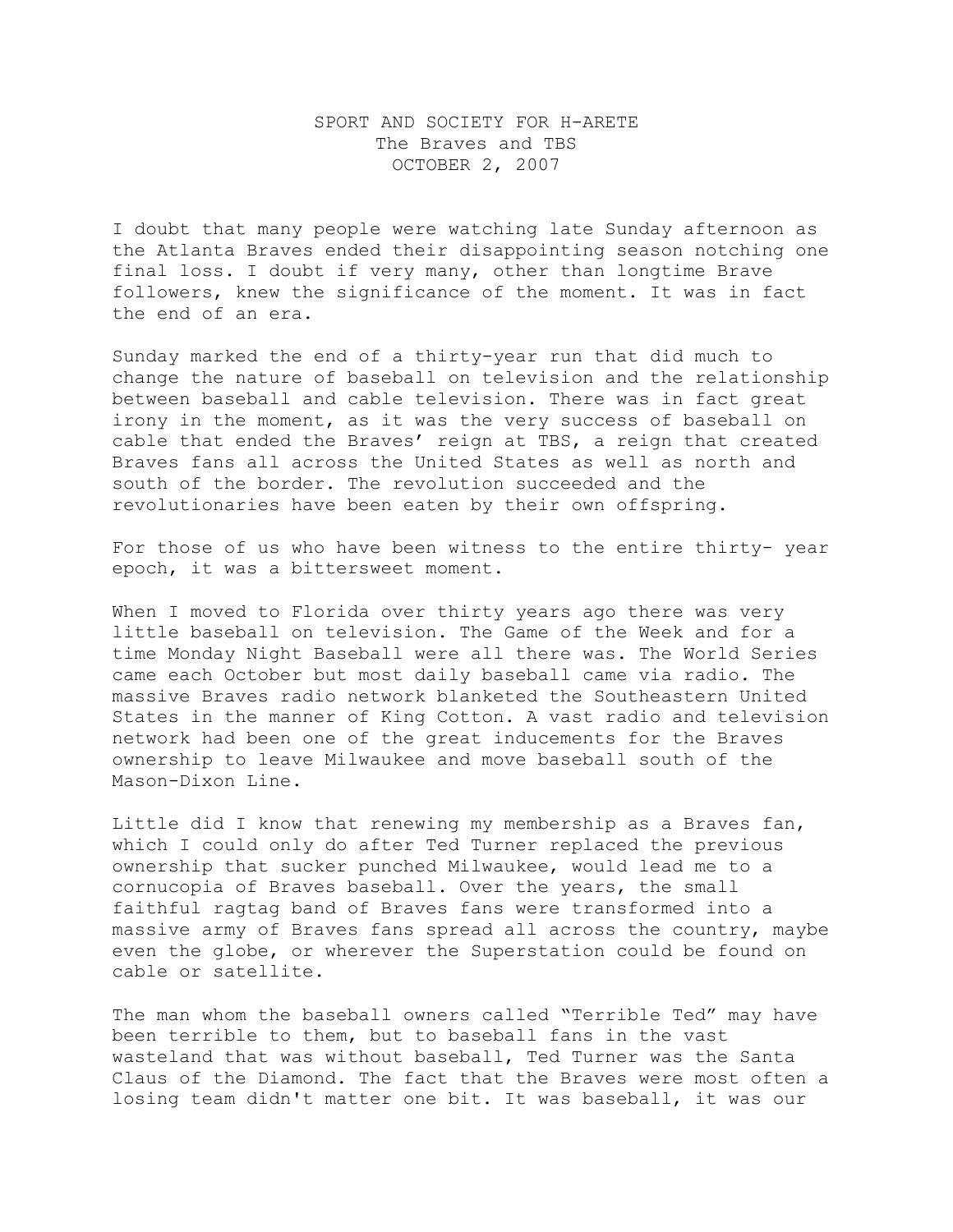baseball, and we could see it frequently at first and then nearly all the time, once Ted Turner saw the money rolling into his cable empire.

In many ways, the thirty years are a blur: so many games, so many days and nights, so many losses, and then, in recent years, so many wins. There were, of course, great moments. Hank Aaron's chase of Babe Ruth involved a two-year countdown for Braves fans. With the Braves quickly out of pennant contention most seasons, Aaron's quest became the touchstone of the Superstation.

There were great players, entertaining players, at times producing false hopes. Among my favorites was Ralph Garr, the fireplug leadoff man. Dale Murphy arrived as a promising catcher only to suffer from the inability to throw the ball back to the pitcher. We shared his agony and then rejoiced when he went to the outfield to become a bona fide all-star. Phil Niekro seemed as if he would pitch forever. He could dazzle with the dancing knuckleball. He could produce a train wreck when the knuckleball couldn't find the strike zone and he had to bring his 75mph fastball down the middle and turn the game into batting practice.

There were all those games played in near empty stadiums as season after season of futility seemed nearly pointless. But of course they never were pointless. They were the Braves playing, be it on a Wednesday afternoon or Saturday night, in Montreal or Atlanta. They played and we watched, and that is all that really mattered.

Taking us through all of this were the stalwarts of the TBS broadcast team. Pete Van Wieren, the professor, who for many years doubled as team travelling secretary, was steady and full of information, some of which at least seemed meaningful. Ernie Johnson, Sr. was the baseball man. Former relief pitcher for the Milwaukee Braves, Ernie knew the game and the players and could tell those stories that were needed to fill lopsided games and rain delays. He had a wry sense of humor, often overlooked, and was a perfect set-up man for the comic-cynic Skip Caray. Skip moved to Atlanta from St. Louis with the Hawks, and had learned his baseball from his father, the legendary Harry Caray. Skip served as a sharp-tongued critic, he seemed cynical about nearly everything and everybody, and he knew the game. He was the perfect voice for the post-Vietnam, post-Watergate era. The chemistry among these three was nearly perfect and would never